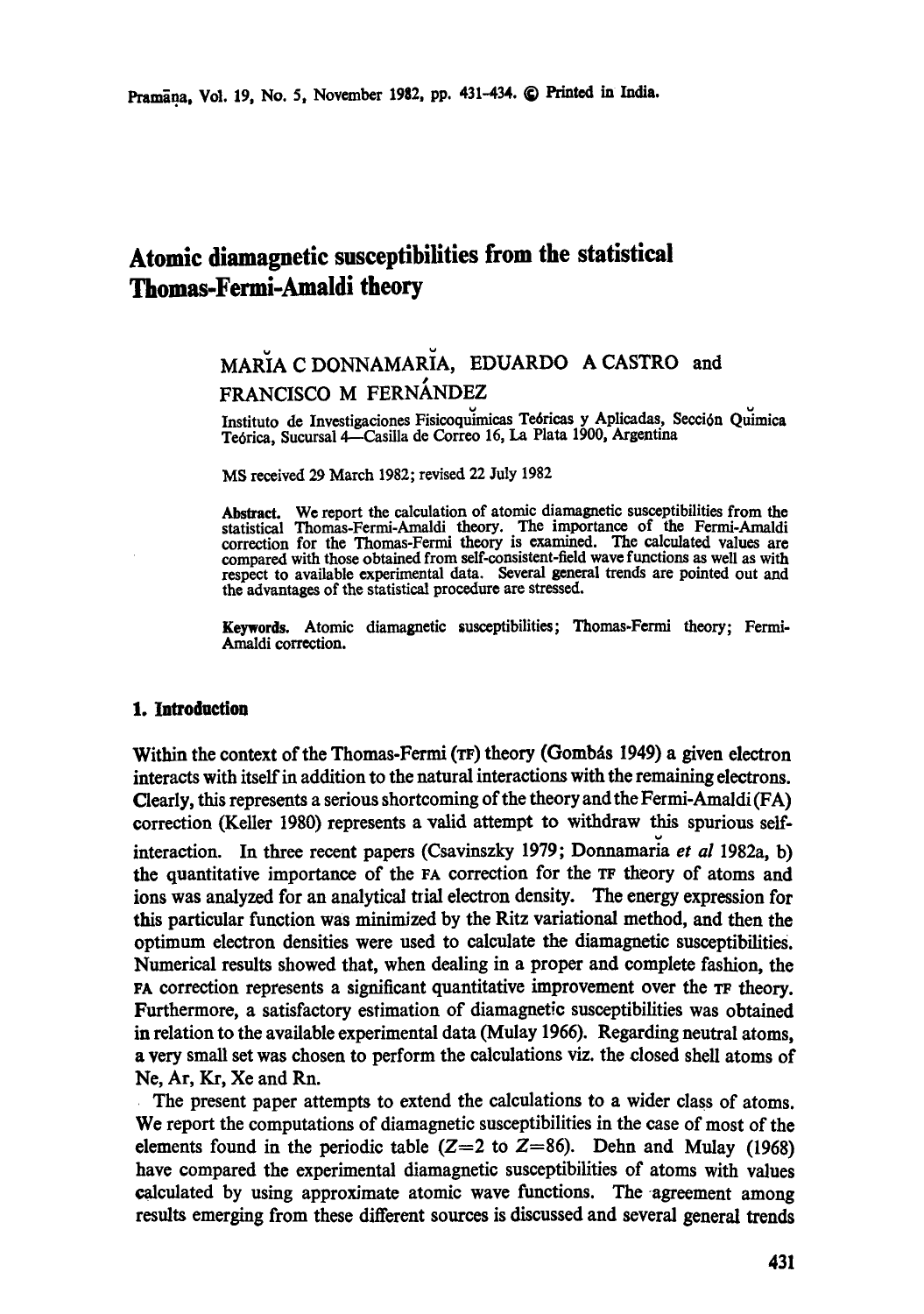are pointed out. Finally, the necessity of introducing the FA correction within the TF theory of atoms is stressed on the basis of the foregoing results.

#### 2. Method

Since the method has already been reported (Donnamaria *et al* 1982a, b), we confine ourselves to presenting the most important formulas. The Thomas-Fermi-Amaldi (TFA) energy relationship in atomic units is

$$
E_{\text{TFA}} = K_k \int P^{5/3} \, \mathrm{d}v - \int V_k \, P \, \mathrm{d}v + \frac{N-1}{2N} \int V_{\,}^{\text{TF}} P \, \mathrm{d}v, \tag{1}
$$

where the first term on the right side is the kinetic energy of the electron gas, the second term represents the interaction energy of the electron gas with the atomic nucleus and the third term denotes the self-energy resulting from the interaction of the electron gas. Besides,  $K_k = 2.871$  234 and  $V_k = Z/r$ . The electron-electron potential energy  $V_e^{\text{TF}}$  is determined from the Poisson's equation by integrating it twice with the limiting condition

$$
\lim_{r \to \infty} V_e^{\text{TF}} = -N/r. \tag{2}
$$

When the trial density function (Jensen 1932)

$$
P = N A^{-1} e^{-x} x^{-3} (1 + c^0 x)^3,
$$
 (3)

is used, the energy formula is (Csavinszky 1979)

$$
E_{\text{TFA}} = \{0.063 \ 243 \ p^2 \ L_1 \ L_0^{-5/3} - [0.5 \ L_2 \ L_0^{-1} - 0.25 \ (L_2 - M) \ L_0^{-1}
$$
\n
$$
(N-1) \ N^{-1} \ p} \ Z^{\gamma/3}, \tag{4}
$$

where  $L_i$  (i=0, 1, 2) and M are polynomials depending on  $c^0$ , whose explicit formulas were given by Csavinszky (1979),

$$
x = Z^{1/6} p^{1/2} r^{1/2} \tag{5}
$$

 $c<sup>0</sup>$  and p are variational parameters which are computed from the minimization of the energy equation, and  $\vec{A}$  is a constant determined from the normalization condition

$$
\int P \, \mathrm{d}v = N \tag{6}
$$

**The** diamagnetic susceptibility D is calculated from the relation

$$
D = -N_A (6 c^2)^{-1} \langle r^2 \rangle, \tag{7}
$$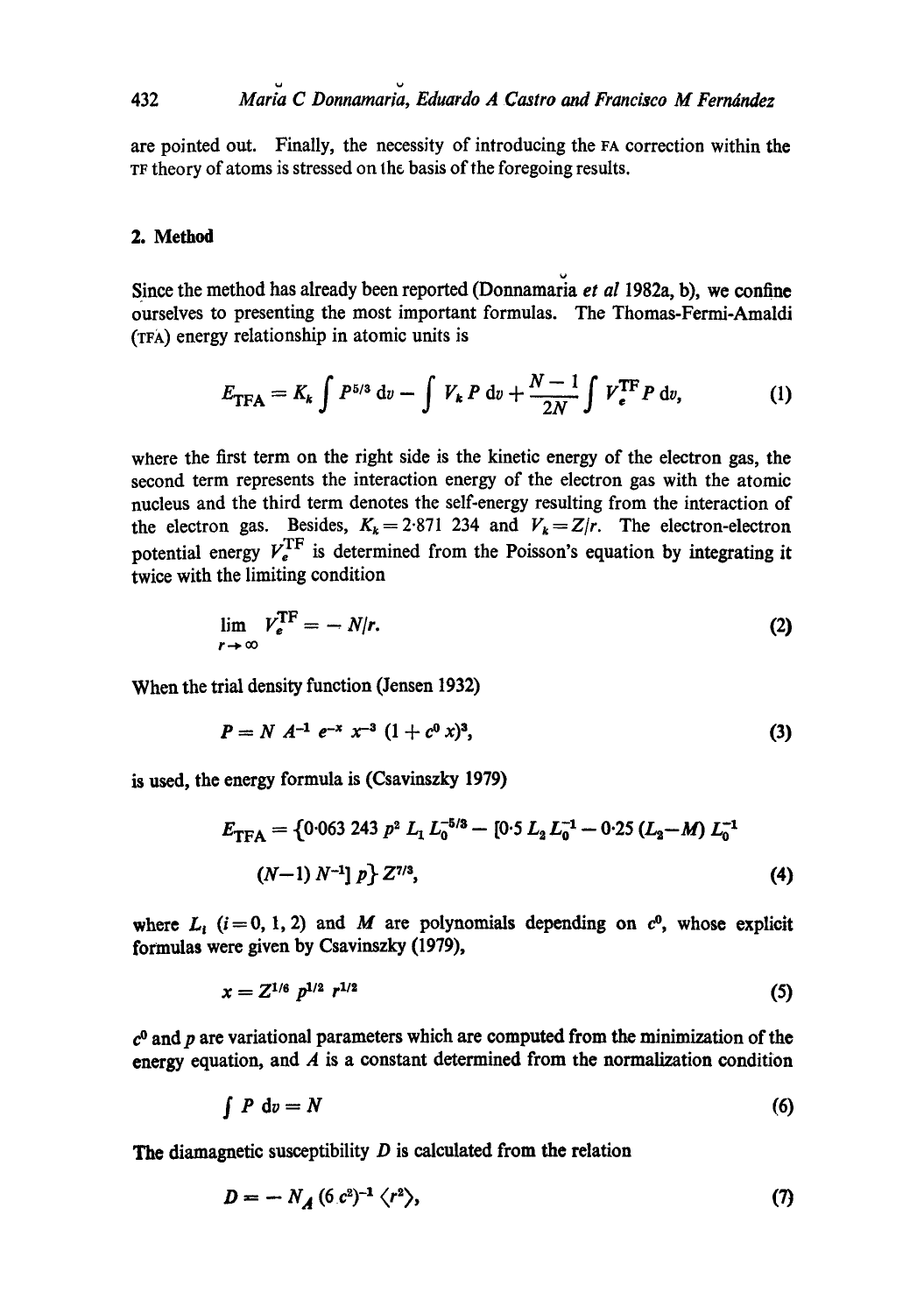where  $N_A$  is the Avogadro's number, c is the velocity of light, and  $\langle r^2 \rangle$  is given by

$$
\langle r^2 \rangle = \int P r^2 \, \mathrm{d}v. \tag{8}
$$

## **3. Resnlts and discession**

We have chosen the same neutral atoms as those reported by Dehn and Mulay (1968). First, we have minimized in a complete manner the  $TRA$  energy expression  $(4)$ associated to the 41 atoms and obtained optimum values for the parameters  $p$  and  $c^0$ , according to a minimum energy criterion. Then, with each pair  $[p_{\text{opt}}(Z), c_{\text{opt}}^0(Z)]$ the atomic diamagnetic susceptibilities were computed.

In table 1 we display the optimum values for the variational parameters  $p$  and  $c^0$ ,

| Atom                   | $c_{\text{TFA}}^0$ | $p_{\text{TFA}}^{(b)}$ | 2<br>$r_{\rm TFA}$ | $D^{(\epsilon)}$ | $D^{(d)}$  | $D^{(e)}$<br>experimental |
|------------------------|--------------------|------------------------|--------------------|------------------|------------|---------------------------|
| Li                     | 0.379              | 15.036                 | 3.03               | 13.579           | 8.535      | para                      |
| Be                     | 0.350              | 14.014                 | 3.70               | 14.945           | 10.435     | 9.00                      |
| B                      | 0.335              | 13.424                 | 4.25               | 16.059           | 11.979     | 6.70                      |
| $\mathbf C$            | 0.324              | $13 - 023$             | 4.72               | $17-108$         | 13.310     | 6.00                      |
| $\bar{\mathbf{N}}$     | 0.316              | 12.732                 | 5.14               | $18 - 010$       | 14.479     | $6 - 00$                  |
| $\mathbf o$            | 0.309              | 12.484                 | 5.53               | 18.830           | 15.569     | para                      |
| $\mathbf{F}$           | 0.305              | 12.335                 | $5 - 85$           | 19.584           | 16.479     |                           |
| Na                     | 0.298              | $12 - 083$             | 6.44               | 20.938           | 18.147     | para                      |
| Mg                     | 0.295              | 11.977                 | 6.71               | 21.555           | 18.914     | para                      |
| Aľ                     | 0.293              | 11.904                 | 6.96               | $22 - 137$       | 19.597     | para                      |
| Si                     | 0.291              | $11 - 833$             | 7.19               | 22.691           | 20.259     | $3-90$                    |
| P                      | 0.289              | $11 - 763$             | 7.42               | 23.219           | 20.902     | $20-8$                    |
| $\bar{\mathbf{s}}$     | 0.288              | $11 - 725$             | 7.62               | $23 - 724$       | 21.459     | 15.5                      |
| $\overline{\text{Cl}}$ | 0.286              | 11.657                 | 7.83               | 24.208           | 22.071     | $20 - 75$                 |
| Cu                     | 0.278              | 11.368                 | 9.70               | 28.925           | $27 - 324$ | 6.16                      |
| Zn                     | 0.277              | $11 - 336$             | $9 - 85$           | 29.254           | $27 - 740$ | $11 - 4$                  |
| Ga                     | 0.277              | $11 - 334$             | 9.96               | 29.576           | 28.055     | $21 - 6$                  |
| Ge                     | 0.276              | $11 - 302$             | $10-10$            | 29.980           | 28.461     | 76.84                     |
| Às                     | 0.276              | $11-300$               | $10 - 21$          | 30.199           | 28.764     | $23 - 7$                  |
| <b>Se</b>              | 0.276              | 11.298                 | $10 - 32$          | 30.501           | 29.061     | 25.0                      |
| Br                     | 0.275              | 11.266                 | $10-45$            | 30.792           | 29.452     | $56 - 4$                  |
| Ag                     | 0.273              | 11.192                 | $11 - 65$          | 33.977           | 32.801     | $24 - 0$                  |
| Ca                     | 0.273              | 11.191                 | $11 - 73$          | 34.126           | 33.037     | 19.8                      |
| In                     | 0.273              | 11.190                 | $11 - 81$          | 34.452           | 33.270     | 64.0                      |
| Sn                     | 0.272              | 11.160                 | 11.93              | 34.685           | 33.614     | 37.0                      |
| Sb                     | 0.272              | 11.159                 | 12.01              | 34.914           | 33.842     | 99.0                      |
| <b>Te</b>              | 0.272              | $11 - 158$             | 12.09              | 35.141           | 34.066     | 39.5                      |
| I                      | 0.272              | 11.157                 | $12 - 17$          | 35.365           | 34.287     | $88 - 7$                  |
| Au                     | 0.270              | 11.085                 | 14.03              | 40.398           | 39.524     | $34 - 0$                  |
| Hg                     | 0.270              | $11 - 085$             | 14.09              | 40.567           | 39.693     | $33 - 4$                  |
| T1                     | 0.270              | 11.085                 | 14.15              | $40 - 736$       | 39.860     | $50-9$                    |
| Pb                     | 0.270              | 11.084                 | 14.21              | 40.903           | $40 - 025$ | $23 - 0$                  |
| Bi                     | 0.269              | 11.054                 | 14.31              | 41.068           | 40.329     | $10-5$                    |
| Po                     | 0.269              | 11.054                 | 14.37              | 41.233           | 40.492     |                           |
| At                     | 0.269              | 11.054                 | $14 - 43$          | 41.396           | 40.654     |                           |

**Table 1.**  cm<sup>3</sup>) and Optimum values for the variational parameters,  $r^2$  values (in units of  $10^{-16}$ ) diamagnetic susceptibilities ( $-D \times 10^6$  cm<sup>s</sup>/molecule).

(a)  $c_{\text{TF}}^0$  = 0.265 for any atom; (b)  $p_{\text{TF}}$  = 10.911 for any atom; (c)  $D_{\text{TF}}$ ; (d)  $D_{\text{TFA}}$ ; (e) Dehn and Mulay (1968).